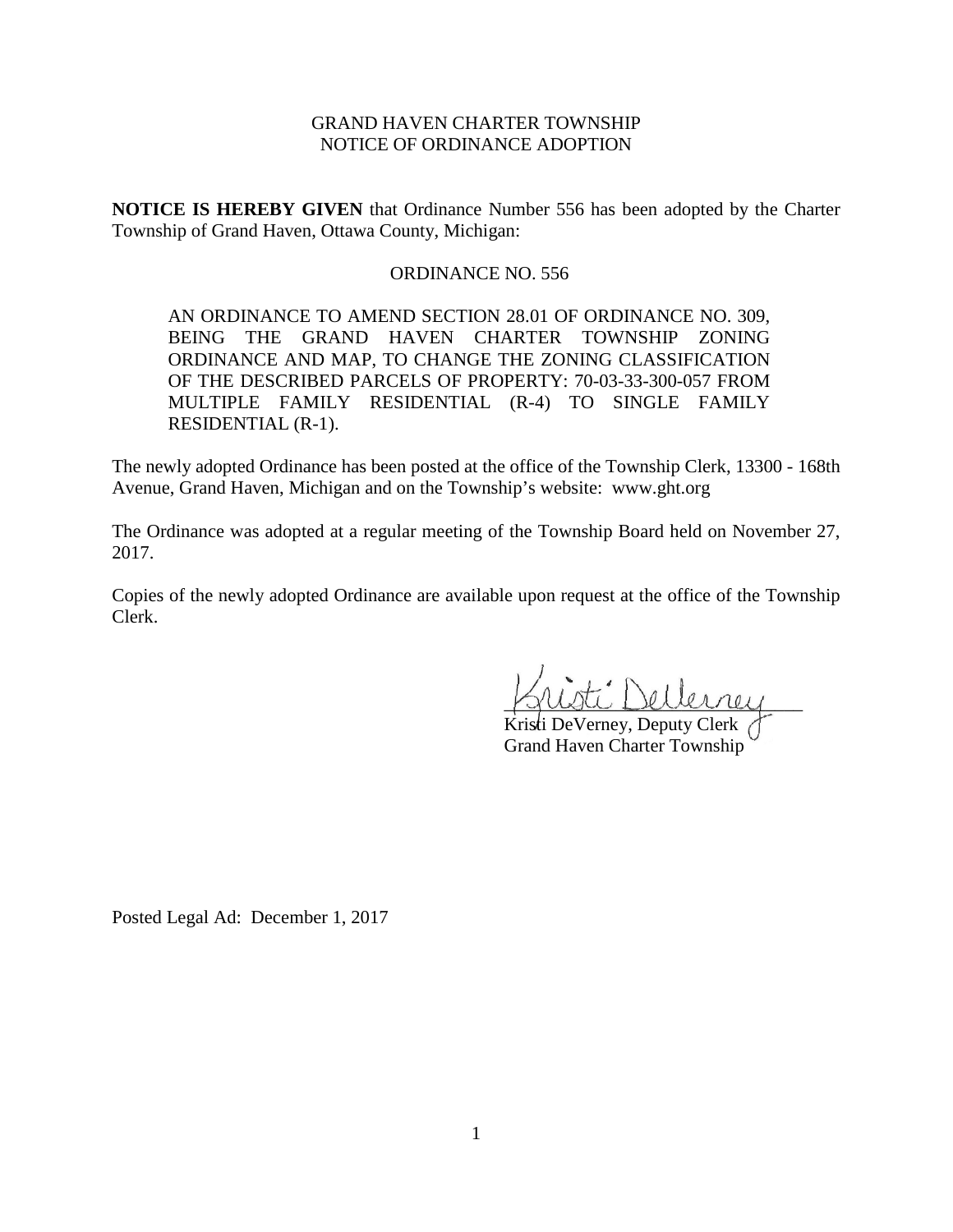### ORDINANCE NO. 556

### **ZONING MAP AMENDMENT ORDINANCE**

AN ORDINANCE TO AMEND CERTAIN PORTIONS OF THE ZONING ORDINANCE AND MAP OF GRAND HAVEN CHARTER TOWNSHIP, OTTAWA COUNTY, MICHIGAN FOR THE PURPOSE OF REZONING CERTAIN LANDS FROM THE MULTIPLE FAMILY RESIDENTIAL (R-4) DISTRICT TO THE SINGLE FAMILY RESIDENTIAL (R-1) DISTRICT.

GRAND HAVEN CHARTER TOWNSHIP, COUNTY OF OTTAWA, AND STATE OF MICHIGAN ORDAINS:

Section 1. Amendment. The Zoning Ordinance and Map of the Charter Township of Grand Haven, Ottawa County, Michigan, the map being incorporated by reference in the Zoning Ordinance for the Charter Township of Grand Haven pursuant to Chapter 3, shall be amended so that the following lands shall be rezoned from the Multiple Family Residential District (R-4) to the Single Family Residential District (R-1). The lands are in the Charter Township of Grand Haven, Ottawa County, Michigan, and are described as follows:

#### PARCEL NUMBER: 70-03-33-300-057

PART OF S 1/2 OF S 1/2 OF NW 1/4 OF SW 1/4 COM AT SW SEC COR, TH N 89D 11M 51S E 608.15 FT, TH N 18D 55M 47S W 1252.61 FT ALG CEN LI LAKESHORE DR, TH N 88D 34M 22S E 52.43 FT ALG N LI OF REENDER'S SONS SUB, TH N 18D 55M 47S W 85.33 FT ALG E'LY LI LAKESHORE DR, TH N 88D 56M 43S E 188.54 FT, TH N 18D 32M W 10.30 FT TO PT OF BEG, TH N 18D 32M W 199.45 FT, TH S 88D 58M 15S W 36.53 FT, TH N 0D 56M 25S W 155.32 FT, TH N 89D 01M 11S E 200 FT ALG N LI OF S 1/2 OF S 1/2 OF NW 1/4 OF SW 1/4, TH S 0D 56M 25S E 305.61 FT, TH S 67D 58M 45S W 110.58 FT TO BEG. SEC 33 T8N R16W 1.25 A

Section 2. Effective Date. This amendment to the Grand Haven Charter Township Zoning Ordinance was approved and adopted by the Township Board of Grand Haven Charter Township, Ottawa County, Michigan on November 27, 2017, after a public hearing as required pursuant to Michigan Act 110 of 2006, as amended; after introduction and a first reading on November 13, 2017, and after posting and publication following such first reading as required by Michigan Act 359 of 1947, as amended. This Ordinance shall be effective on December 9, 2017, which date is the eighth day after publication of a Notice of Adoption and Posting of the Zoning Map Amendment Ordinance in the *Grand Haven Tribune*, as required by Section 401 of Act 110, as amended. However, this effective date shall be extended as necessary to comply with the requirements of Section 402 of Act 110, as amended.

\_\_\_\_\_\_\_\_\_\_\_\_\_\_\_\_\_\_\_\_\_\_\_\_\_\_\_\_\_\_\_ \_\_\_\_\_\_\_\_\_\_\_\_\_\_\_\_\_\_\_\_\_\_\_\_\_\_\_\_\_\_

Mark Reenders, Township Supervisor Laurie Larsen, Township Clerk